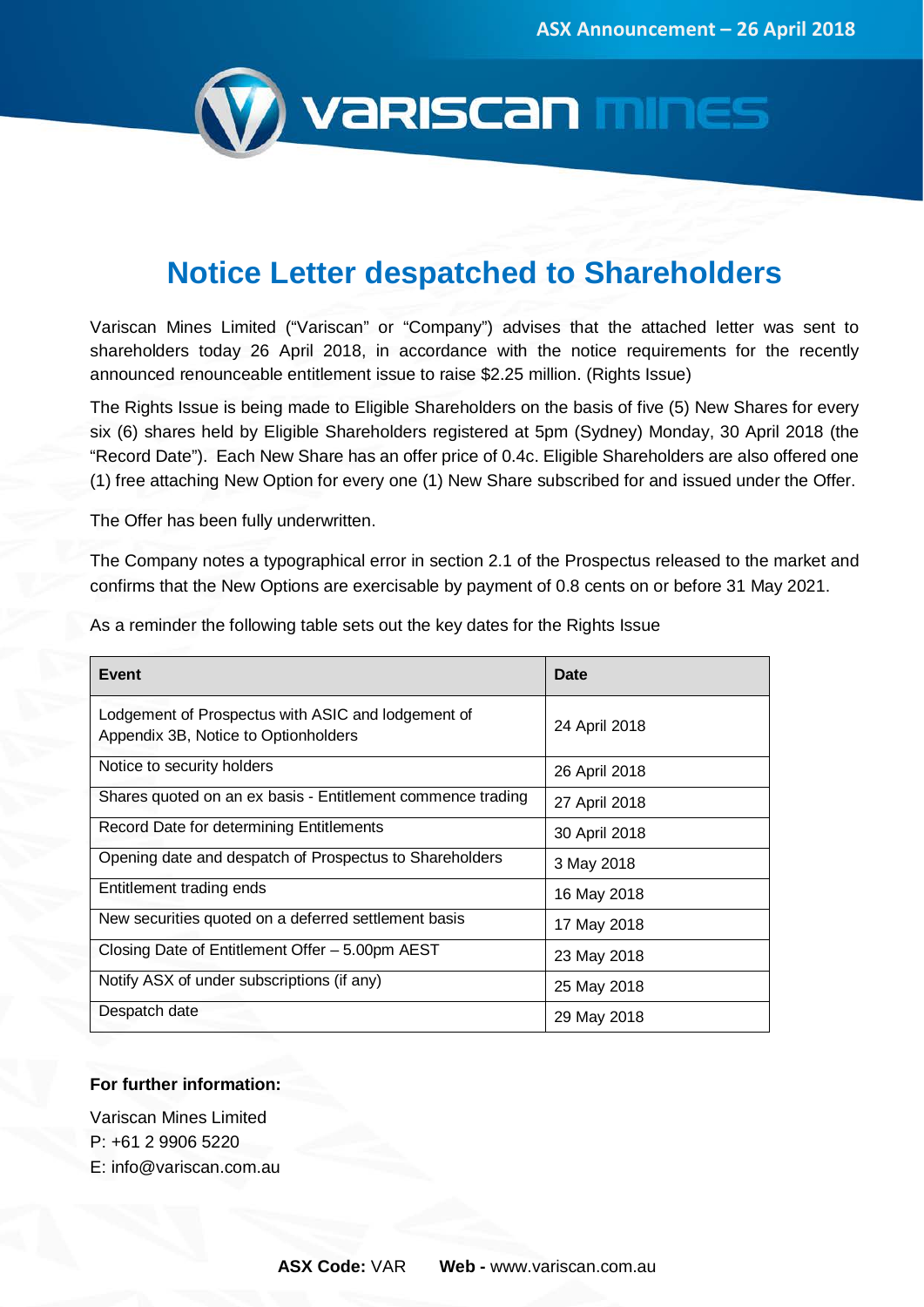

26 April 2018

Dear Shareholder,

## **RENOUNCEABLE ENTITLEMENT OFFER**

On 24 April 2018, Variscan Mines Limited (ACN 006 391 948) (Company) announced that the Company would be conducting a renounceable entitlement offer of up to approximately 563,384,943 fully paid ordinary shares in the capital of the Company (Shares) on the basis of five (5) Shares for every six (6) Shares held at 5.00pm (EST) on 30 April 2018 (Record Date).

The issue will have a free attaching Option and will raise up to a maximum of \$2,253,540 (before issue costs) (Entitlement Offer).

Proceeds of the Offer will contribute towards further identifying and acquiring advanced projects and initiating work programmes to advance projects in Europe and South America. Specifically, proceeds of the Offer will be used to:

- Advance the exploration and evaluation of the highly-prospective Rosario copper project in Chile which will include early reconnaissance drilling;
- Maintain its evaluation and exploration work over its other licences in Europe;
- Accelerate project generation activities; and
- General working capital purposes.

## **Rights Issue Details**

Variscan shareholders are being offered the opportunity to acquire new ordinary shares in the capital of the Company via a renounceable pro rata entitlement issue.

The Rights Issue is being made to Eligible Shareholders on the basis of five (5) New Shares for every six (6) shares held by Eligible Shareholders on the Record Date. Each New Share has an offer price of 0.4c. Eligible Shareholders are also offered one (1) free attaching New Option for every one (1) New Share subscribed for and issued under the Offer.

The Offer has been fully underwritten.

The New Options are exercisable at 0.8c and have an expiry date of 31 May 2018. The Company will make application to ASX for quotation of the New Options.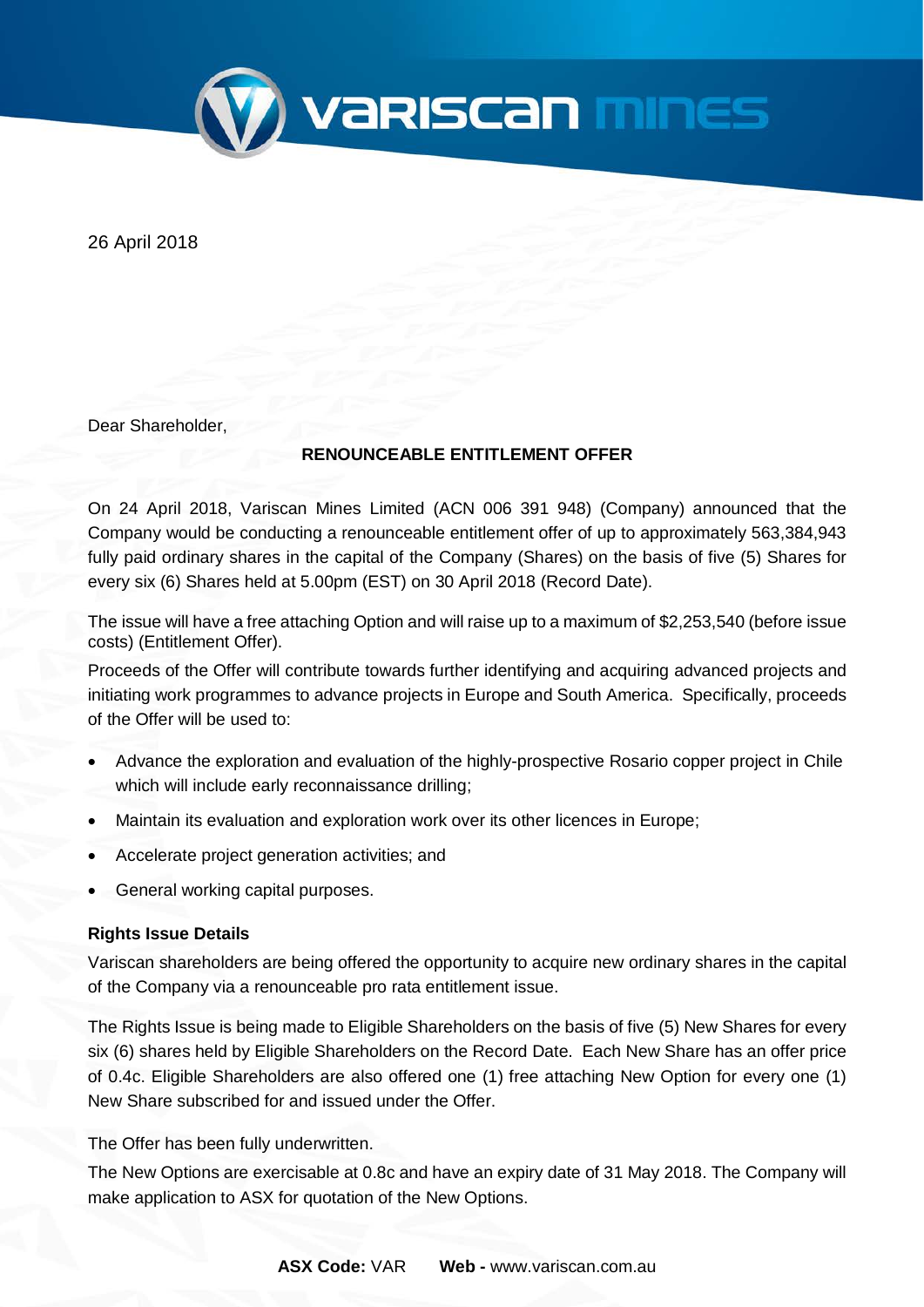

Eligible Shareholders will also be given the opportunity to apply for additional new shares in excess of their entitlement. Further details of the Offer including how to apply for entitlement and additional shares will be set out in a prospectus to be dated 24 April 2018 ("Prospectus") which will be lodged shortly with the ASIC and ASX and which will be made available to all Eligible Shareholders in accordance with the indicative timetable set out below.

Patersons Securities Limited has been appointed as Lead Manager and Underwriter to the Rights Issue.

Assuming all entitlements are accepted, or if all shortfall shares are placed, following completion of both the Offer, the Company will have issued approximately 563.3 million New Shares, resulting in a total of approximately 1,239.4 million fully paid ordinary shares on issue.

The Company only has one register on which Entitlements will be calculated.

The Company reserves the right to reduce the number of Shares and Options allocated to Eligible Shareholders, or persons claiming to be Eligible Shareholders, if their claims prove to be overstated or they fail to provide information to substantiate their claims.

The Shares will rank equally with the existing ordinary shares from the date of issue. Shares issued on the exercise of Options will rank equally with existing ordinary shares from the date of issue.

The current number of Shares on issue in the Company is 676,061,932. Under the Entitlement Offer, up to approximately 563.384.943 Shares will be issued. The number of Shares on issue at the completion of the Entitlement Offer will be up to approximately 1,239,446,875.

There are currently 32,450,000 Options on issue in the Company. Under the Entitlement Offer, up to approximately 563.384.943 Options will be issued. The number of Options on issue at the completion of the Entitlement Offer will be up to approximately 625,834,943 (of which 30,000,000 Options, which do not form part of the Entitlement Offer will be issued in consultation with the Underwriter.

## **Eligible Shareholders**

The eligible shareholders to whom the Offer is being made are those shareholders who are:

- (a) registered as a holder of Variscan's Shares as at the Record Date;
- (b) have a registered address in Australia, New Zealand or Singapore;
- (c) not in the United States, are not a "U.S. person", as defined in Regulation S under the U.S. Securities Act of 1933 ("U.S. Person"), and are not acting for the account or benefit of any person in the United States or any "US Person"; and
- (d) eligible under all applicable securities laws to receive an offer under the Entitlement Offer.

Shareholders with registered addresses outside Australia, New Zealand and Singapore are considered Ineligible Shareholders and cannot participate in the Offer.

The Company has determined that it is not practicable for Ineligible Shareholders to participate in the Offer having regard to the number of Ineligible Foreign Shareholders, the number and value of New Shares they would be offered and the costs of complying with the regulatory requirements of those jurisdictions.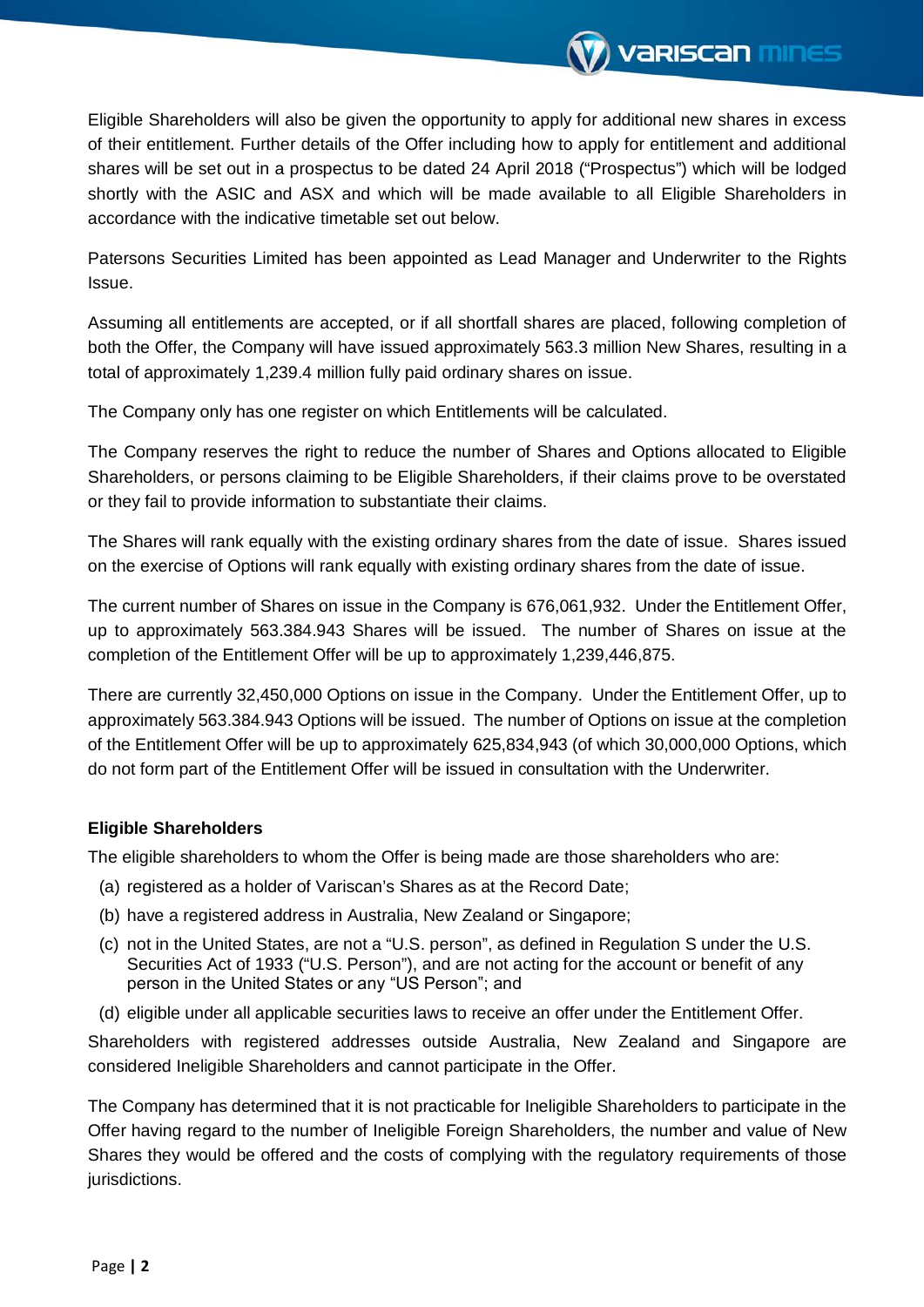## **Indicative timetable**

The indicative timetable for the Entitlement Offer is as follows:

| <b>Event</b>                                                                               | Date          |
|--------------------------------------------------------------------------------------------|---------------|
| Lodgement of Prospectus with ASIC and lodgement of<br>Appendix 3B, Notice to Optionholders | 24 April 2018 |
| Notice to security holders                                                                 | 26 April 2018 |
| Shares quoted on an ex basis - Entitlement commence<br>trading                             | 27 April 2018 |
| Record Date for determining Entitlements                                                   | 30 April 2018 |
| Opening date and despatch of Prospectus to<br>Shareholders                                 | 3 May 2018    |
| Entitlement trading ends                                                                   | 16 May 2018   |
| New securities quoted on a deferred settlement basis                                       | 17 May 2018   |
| Closing Date of Entitlement Offer - 5.00pm AEST                                            | 23 May 2018   |
| Notify ASX of under subscriptions (if any)                                                 | 25 May 2018   |
| Despatch date                                                                              | 29 May 2018   |

*The above timetable is indicative only and subject to change. The Company reserves the right to amend any or all of these events, dates and times subject to the Corporations Act 2001 (Cth), the ASX Listing Rules and other applicable laws.* 

## **Brief instructions for Eligible Shareholders**

If you are an Eligible Shareholder, you may do the following:

- take up all of your entitlement and apply for additional shares
- sell all of your entitlement
- take up part of your entitlement and sell the difference
- transfer your entitlement to another person

Steps to be taken if you wish to sell your entitlement in whole or in part are set out in the Prospectus.

If you wish to take up all or part of your entitlement, complete the entitlement and acceptance form accompanying the Prospectus (Entitlement and Acceptance Form) in accordance with the instructions set out in the form. Forward your completed Entitlement and Acceptance Form, together with payment for the amount shown on the form or for such lesser amount as you wish to apply for, so as to reach the Company's share registry no later than 5.00 pm (WST) on 30 May 2017 (Closing Date). Cheques should be made payable to "Variscan Mines Limited" and crossed "Not Negotiable". **BPAY®**